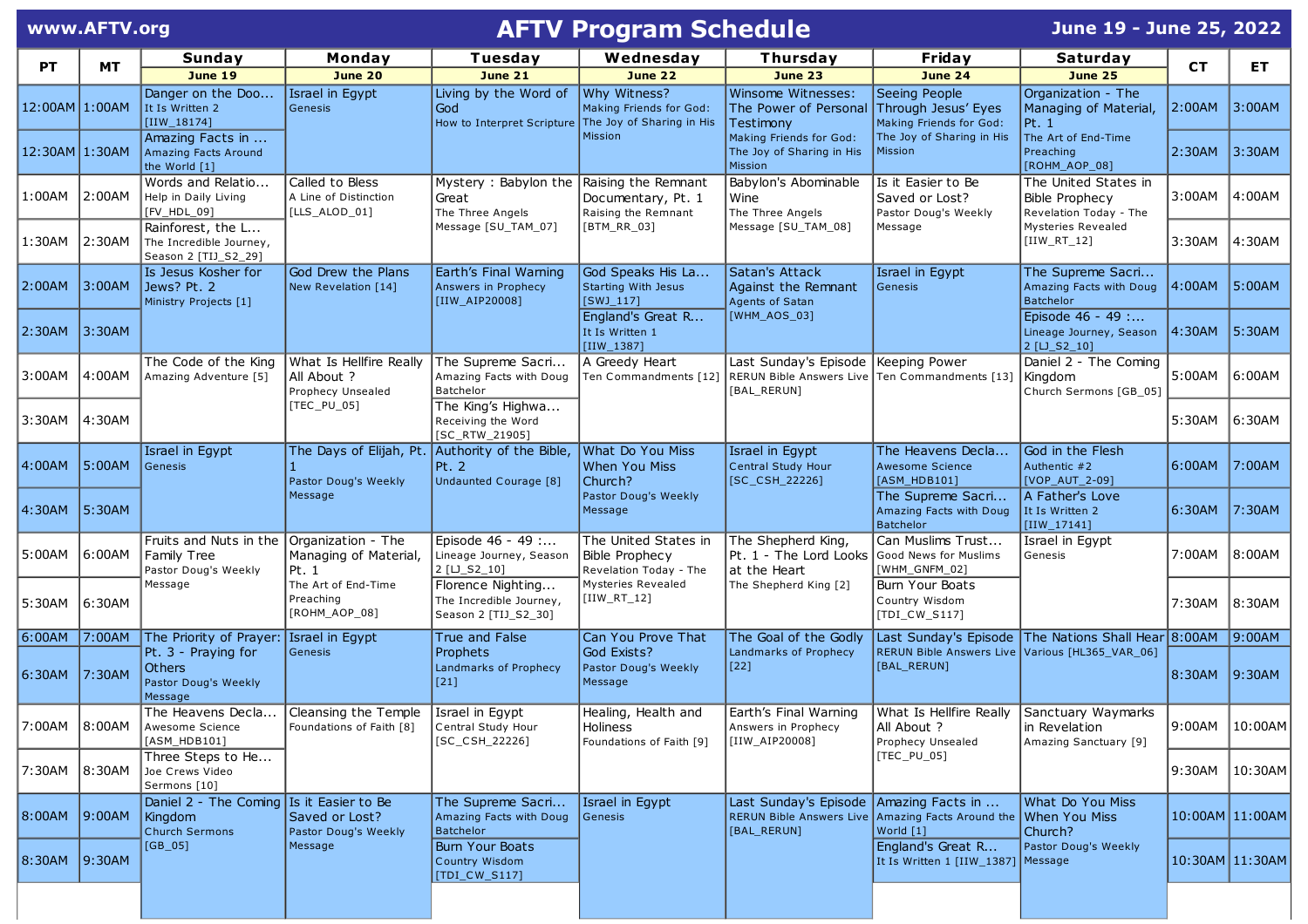| 9:00AM                      |         | Last Sunday's Episode Elijah's Return<br>10:00AM RERUN Bible Answers<br>Live [BAL_RERUN] | Most Amazing Prophecies<br> [8]                                     | Prophetic Guidance in<br>the Advent<br>Movement, Pt. 3                                                              | Bowing to Babylon<br><b>Most Amazing Prophecies</b><br> [9]                   | Prophetic Guidance in<br>the Advent<br>Movement, Pt. 4                                                              | Israel in Egypt<br>Genesis                               | How We Love God<br>Starting With Jesus<br>$[SWJ_118]$      |                | 11:00AM 12:00PM |
|-----------------------------|---------|------------------------------------------------------------------------------------------|---------------------------------------------------------------------|---------------------------------------------------------------------------------------------------------------------|-------------------------------------------------------------------------------|---------------------------------------------------------------------------------------------------------------------|----------------------------------------------------------|------------------------------------------------------------|----------------|-----------------|
| 9:30AM                      | 10:30AM |                                                                                          |                                                                     | Anchor School of<br>Theology - Believe His<br>Prophets: Prophetic<br>Guidance in the Advent<br>Movement [SU_BHP_03] |                                                                               | Anchor School of<br>Theology - Believe His<br>Prophets: Prophetic<br>Guidance in the Advent<br>Movement [SU_BHP_04] |                                                          | The Devil's Dunge<br>Amazing Facts with Doug<br>Batchelor  |                | 11:30AM 12:30PM |
|                             |         | A Father's Love<br>$10:00$ AM $11:00$ AM It Is Written 2<br>$\vert$ [IIW_17141]          | It's Who You Know<br>The Revelation of Jesus<br>Christ [KCM_RJC_01] | Secrets of Immort<br>Authentic #2<br> [VOP_AUT_2-08]                                                                | Amazing Facts in<br>Amazing Facts Around the Receiving the Word<br> World [1] | The King's Highwa<br>[SC_RTW_21905]                                                                                 | Satan's Attack<br>Against the Remnant<br>Agents of Satan | Israel in Eqypt<br>  Genesis                               | 12:00PM 1:00PM |                 |
|                             |         | The Supreme Sacri<br>10:30AM 11:30AM Amazing Facts with Doug<br>Batchelor                |                                                                     | Osteo<br><b>LifeStart Seminars</b><br>$[OMS_LSS09]$                                                                 | Florence Nighting<br>The Incredible Journey,<br> Season 2 [TIJ_S2_30]         | Three Steps to He<br>Joe Crews Video Sermons<br> [10]                                                               | [WHM_AOS_03]                                             |                                                            | 12:30PM 1:30PM |                 |
| $ 11:00$ AM $ 12:00$ PM $ $ |         | Only One Lifeboat<br>Amazing Adventure [6]                                               | Can Muslims Trust<br>Good News for Muslims<br>[WHM_GNFM_02]         | Israel in Egypt<br>Genesis                                                                                          | Foundations<br>Pastor Doug's Weekly<br>Message                                | The Days of Elijah, Pt. God Drew the Plans<br>Pastor Doug's Weekly                                                  | New Revelation [14]                                      | Granite Bay Church<br>Services LIVE<br>Church Service LIVE | 1:00PM         | 2:00PM          |
|                             |         |                                                                                          | Amazing Facts in<br>Amazing Facts Around the<br>World [1]           |                                                                                                                     |                                                                               | Message                                                                                                             |                                                          | [GB_Service]                                               | 1:30PM         | 2:30PM          |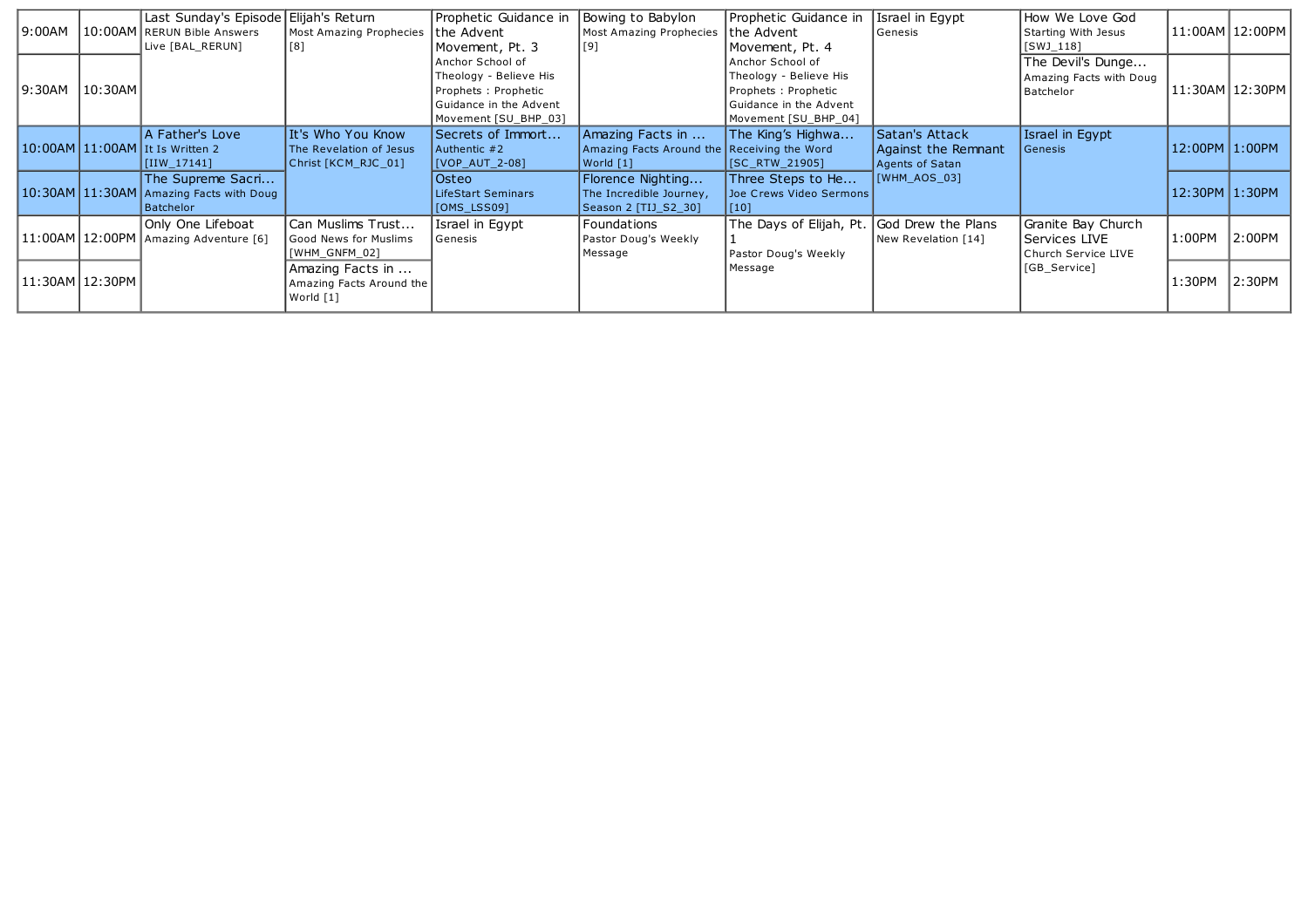| <b>Amazing Facts TV Network-World Headquarters</b><br>Galaxy 19, Frequency 11842<br>AFTV is available 24 hours per day<br>6615 Sierra College Blvd, Granite Bay, CA, 95746<br>Symb rate 22000, Polarity: Horizontal<br>$(916)$ 434-3880 |            |                                                             |                                                                                                                                         |                                                                      |                                                                                                                                      |                                                                                     |                                                                         |                                                                      |            |                   |
|-----------------------------------------------------------------------------------------------------------------------------------------------------------------------------------------------------------------------------------------|------------|-------------------------------------------------------------|-----------------------------------------------------------------------------------------------------------------------------------------|----------------------------------------------------------------------|--------------------------------------------------------------------------------------------------------------------------------------|-------------------------------------------------------------------------------------|-------------------------------------------------------------------------|----------------------------------------------------------------------|------------|-------------------|
| <b>PT</b>                                                                                                                                                                                                                               | <b>MT</b>  | Sunday                                                      | Monday                                                                                                                                  | Tuesday                                                              | Wednesday                                                                                                                            | Thursday                                                                            | Friday                                                                  | Saturday                                                             | <b>CT</b>  | ET.               |
|                                                                                                                                                                                                                                         |            | June 19                                                     | <b>June 20</b>                                                                                                                          | <b>June 21</b>                                                       | <b>June 22</b>                                                                                                                       | June 23                                                                             | <b>June 24</b>                                                          | <b>June 25</b>                                                       |            |                   |
| 12:00PM 1:00PM                                                                                                                                                                                                                          |            | Israel in Eqypt<br>Genesis                                  | Living by the Word of<br>God<br>How to Interpret                                                                                        | Why Witness?<br>Making Friends for God:<br>The Joy of Sharing in His | Winsome Witnesses:<br>The Power of Personal<br>Testimony                                                                             | Seeing People<br>Through Jesus' Eyes<br>Making Friends for God:                     | Organization - The<br>Managing of Material,<br>Pt. 1                    | Granite Bay Churc<br>Church Service LIVE<br>[GB_Service]             | 2:00PM     | 3:00PM            |
| 12:30PM 1:30PM                                                                                                                                                                                                                          |            |                                                             | Scripture                                                                                                                               | Mission                                                              | Making Friends for God:<br>The Joy of Sharing in His<br>Mission                                                                      | The Joy of Sharing in His<br>Mission                                                | The Art of End-Time<br>Preaching<br>[ROHM_AOP_08]                       | Amazing Facts in<br>Amazing Facts Around the 2:30PM<br>World [1]     |            | 3:30PM            |
| 1:00PM                                                                                                                                                                                                                                  | $ 2:00$ PM | Called to Bless<br>A Line of Distinction<br>[LLS_ALOD_01]   | <b>Babylon's Filthy</b><br>Fornication<br>The Three Angels                                                                              | Raising the Remnant<br>Documentary, Pt. 1<br>Raising the Remnant     | Babylon's Abominable<br>Wine<br>The Three Angels                                                                                     | Is it Easier to Be<br>Saved or Lost?<br>Pastor Doug's Weekly<br>Message             | The United States in<br><b>Bible Prophecy</b><br>Revelation Today - The | Developing a Stro<br>Help in Daily Living<br>[FV_HDL_10]             | 3:00PM     | 4:00PM            |
| 1:30PM                                                                                                                                                                                                                                  | $ 2:30$ PM |                                                             | Message [SU_TAM_09]                                                                                                                     | [BTM_RR_03]                                                          | Message [SU_TAM_08]                                                                                                                  |                                                                                     | <b>Mysteries Revealed</b><br>[IIW_RT_12]                                | Florence Nighting<br>The Incredible Journey,<br>Season 2 [TIJ_S2_30] | 3:30PM     | 4:30PM            |
| 2:00PM                                                                                                                                                                                                                                  | 3:00PM     | God Drew the Plans<br>New Revelation [14]                   | Earth's Final Warning<br>Answers in Prophecy<br>[IIW_AIP20008]                                                                          | God Speaks His La<br>Starting With Jesus<br>$[SWJ_117]$              | Satan's Attack<br>Against the Remnant<br>Agents of Satan                                                                             | Israel in Egypt<br>Genesis                                                          | The Supreme Sacri<br>Amazing Facts with Doug<br>Batchelor               | The Shepherd King,<br>Pt. 1 - The Lord Looks 4:00PM<br>at the Heart  |            | 5:00PM            |
| 2:30PM                                                                                                                                                                                                                                  | 3:30PM     |                                                             |                                                                                                                                         | England's Great R<br>It Is Written 1<br>$[IIW_1387]$                 | [WHM_AOS_03]                                                                                                                         |                                                                                     | Episode 46 - 49 :<br>Lineage Journey, Season<br>2 [LJ_S2_10]            | The Shepherd King [2]                                                | 4:30PM     | 5:30PM            |
| 3:00PM                                                                                                                                                                                                                                  | $ 4:00$ PM | What Is Hellfire Really<br>All About ?<br>Prophecy Unsealed | The Supreme Sacri<br>Amazing Facts with Doug<br><b>Batchelor</b>                                                                        | A Greedy Heart                                                       | Last Sunday's Episode   Keeping Power<br>Ten Commandments [12] RERUN Bible Answers Live Ten Commandments [13] Kingdom<br>[BAL RERUN] |                                                                                     | Daniel 2 - The Coming Only One Lifeboat<br>Church Sermons [GB_05]       | Amazing Adventure [6]                                                | 5:00PM     | 6:00PM            |
| 3:30PM                                                                                                                                                                                                                                  | $ 4:30$ PM | $[TEC_PU_05]$                                               | The King's Highwa<br>Receiving the Word<br>[SC_RTW_21905]                                                                               |                                                                      |                                                                                                                                      |                                                                                     |                                                                         |                                                                      | 5:30PM     | 6:30PM            |
| 4:00PM                                                                                                                                                                                                                                  | 5:00PM     | Pastor Doug's Weekly                                        | The Days of Elijah, Pt. Authority of the Bible,<br>Pt. 2<br>Undaunted Courage [8]                                                       | What Do You Miss<br>When You Miss<br>Church?                         | Israel in Egypt<br>Central Study Hour<br>$[SC_CSH_22226]$                                                                            | The Heavens Decla<br>Awesome Science<br>$[ASM_HDB101]$                              | God in the Flesh<br>Authentic #2<br>[VOP_AUT_2-09]                      | "In The Crucible With<br>Christ" 1<br>Central Study Hour             | 6:00PM     | 7:00PM            |
| 4:30PM                                                                                                                                                                                                                                  | 5:30PM     | Message                                                     |                                                                                                                                         | Pastor Doug's Weekly<br>Message                                      |                                                                                                                                      | The Supreme Sacri<br>Amazing Facts with Doug<br>Batchelor                           | A Father's Love<br>It Is Written 2<br>$[IIW_17141]$                     | [SC_CSH_22227]                                                       | 6:30PM     | 7:30PM            |
| 5:00PM                                                                                                                                                                                                                                  | $ 6:00$ PM | Organization - The<br>Managing of Material,<br>Pt. 1        | Episode 46 - 49 :<br>The United States in<br>Lineage Journey, Season<br><b>Bible Prophecy</b><br>2 [LJ_S2_10]<br>Revelation Today - The | The Shepherd King,<br>Pt. 1 - The Lord Looks<br>at the Heart         | Can Muslims Trust<br>Good News for Muslims<br>[WHM_GNFM_02]                                                                          | Israel in Egypt<br>Genesis                                                          | Can You Prove That<br>God Exists?<br>Pastor Doug's Weekly               | 7:00PM                                                               | 8:00PM     |                   |
| 5:30PM                                                                                                                                                                                                                                  | $ 6:30$ PM | The Art of End-Time<br>Preaching<br>[ROHM_AOP_08]           | Florence Nighting<br>The Incredible Journey,<br>Season 2 [TIJ_S2_30]                                                                    | <b>Mysteries Revealed</b><br>$[IIW_RT_12]$                           | The Shepherd King [2]                                                                                                                | <b>Burn Your Boats</b><br>Country Wisdom<br>[TDI_CW_S117]                           |                                                                         | Message                                                              | 7:30PM     | 8:30PM            |
| 6:00PM                                                                                                                                                                                                                                  | 7:00PM     | The Priority of Prayer:<br>Pt. 3 - Praying for<br>Others    | True and False<br>Israel in Egypt<br>Genesis<br>Prophets                                                                                | Landmarks of Prophecy                                                | Can You Prove That<br>God Exists?<br>Pastor Doug's Weekly                                                                            | The Goal of the Godly<br>Landmarks of Prophecy<br>$[22]$                            | The Devil's Dunge<br>Amazing Facts with Doug<br>Batchelor               | The Nations Shall Hear<br>Various [HL365_VAR_06]                     | $ 8:00$ PM | 9:00PM            |
| 6:30PM 7:30PM                                                                                                                                                                                                                           |            | Pastor Doug's Weekly<br>Message                             |                                                                                                                                         | $[21]$                                                               | ∥Message                                                                                                                             |                                                                                     | Amazing Facts in<br>Amazing Facts Around the<br>World [1]               |                                                                      | 8:30PM     | 9:30PM            |
| 7:00PM                                                                                                                                                                                                                                  | $ 8:00$ PM | Sunday at 7 pm                                              | Cleansing the Temple                                                                                                                    | Israel in Eqypt                                                      | Healing, Health and                                                                                                                  | Earth's Final Warning                                                               | The Priority of Prayer:                                                 | Sanctuary Waymarks                                                   | 9:00PM     | 10:00PM           |
| 7:30PM 8:30PM                                                                                                                                                                                                                           |            | Pacific Time<br>LIVE Bible Answers Live<br>[BAL_LIVE]       | Foundations of Faith [8]                                                                                                                | Central Study Hour<br>$[SC_CSH_22226]$                               | <b>Holiness</b><br>Foundations of Faith [9]                                                                                          | Answers in Prophecy<br>[IIW_AIP20008]                                               | Pt. 3 - Praying for<br><b>Others</b><br>Pastor Doug's Weekly<br>Message | in Revelation<br>Amazing Sanctuary [9]                               | 9:30PM     | 10:30PM           |
| 8:00PM                                                                                                                                                                                                                                  | $ 9:00$ PM | Kingdom                                                     | Daniel 2 - The Coming   Is it Easier to Be<br>Saved or Lost?<br>Church Sermons [GB_05] Pastor Doug's Weekly                             | The Supreme Sacri<br>Amazing Facts with Doug<br>Batchelor            | Israel in Egypt<br>Genesis                                                                                                           | Last Sunday's Episode<br>RERUN Bible Answers Live Central Study Hour<br>[BAL_RERUN] | Israel in Egypt<br>[SC_CSH_22226]                                       | What Do You Miss<br>When You Miss<br>Church?                         |            | 10:00PM 11:00PM   |
| 8:30PM                                                                                                                                                                                                                                  | 9:30PM     |                                                             | Message                                                                                                                                 | Burn Your Boats<br>Country Wisdom<br>[TDI_CW_S117]                   |                                                                                                                                      |                                                                                     |                                                                         | Pastor Doug's Weekly<br>Message                                      |            | 10:30PM   11:30PM |